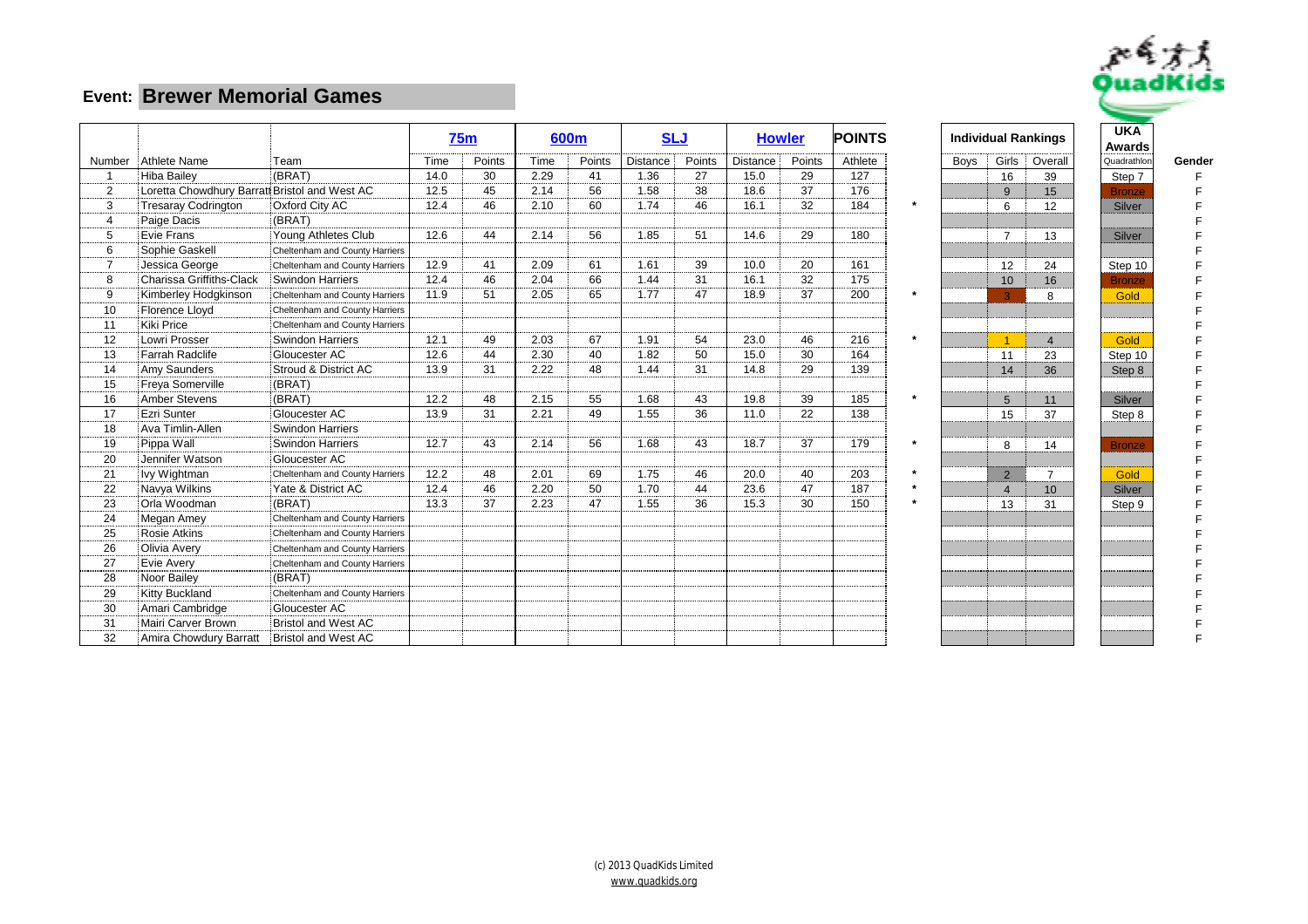

|        |                         |                                |      | 75m    |      | 600m   |          | <b>SLJ</b> |                 | <b>Howler</b> | <b>POINTS</b> |                |       | <b>Individual Rankings</b> | <b>UKA</b><br>Awards |        |
|--------|-------------------------|--------------------------------|------|--------|------|--------|----------|------------|-----------------|---------------|---------------|----------------|-------|----------------------------|----------------------|--------|
| Number | Athlete Name            | Team                           | Time | Points | Time | Points | Distance | Points     | <b>Distance</b> | Points        | Athlete       | <b>Boys</b>    | Girls | Overall                    | Quadrathlor          | Gender |
| 49     | Leanna Rendell          | (BRAT)                         |      |        |      |        |          |            |                 |               |               |                |       |                            |                      |        |
| 50     | Maisie Scott            | Cheltenham and County Harriers |      |        |      |        |          |            |                 |               |               |                |       |                            |                      | F      |
| 51     | <b>Bonnie Shirlaw</b>   | Cheltenham and County Harriers |      |        |      |        |          |            |                 |               |               |                |       |                            |                      |        |
| 52     | <b>Amber Tandy</b>      | Cheltenham and County Harriers |      |        |      |        |          |            |                 |               |               |                |       |                            |                      |        |
| 53     | Katie Whitfield         | Cheltenham and County Harriers |      |        |      |        |          |            |                 |               |               |                |       |                            |                      |        |
| 54     | Lexie Wiggett           | Cheltenham and County Harriers |      |        |      |        |          |            |                 |               |               |                |       |                            |                      |        |
| 55     | Danielle Wilson         | Forest of Dean AC              |      |        |      |        |          |            |                 |               |               |                |       |                            |                      |        |
| 56     | Heidi Woolley           | Cheltenham and County Harriers |      |        |      |        |          |            |                 |               |               |                |       |                            |                      | F      |
| 57     | Joe Aylward             | <b>Swindon Harriers</b>        | 12.1 | 49     | 1.54 | 76     | 1.55     | 36         | 27.7            | 55            | 216           | $\overline{4}$ |       | 4                          | Silver               | М      |
| 58     | Lewis Belgrave          | <b>Swindon Harriers</b>        | 11.8 | 52     | 2.17 | 53     | 1.50     | 34         | 13.6            | 27            | 166           | 10             |       | 20                         | Step 8               | М      |
| 59     | Tad Bray                | <b>Swindon Harriers</b>        | 13.0 | 40     | 2.22 | 48     | 1.74     | 46         | 35.2            | 70            | 204           | 5              |       | 6                          | <b>Bronze</b>        | М      |
| 60     | <b>Bertie Brookes</b>   | Cheltenham and County Harriers | 11.5 | 55     | 2.02 | 68     | 1.98     | 58         | 32.2            | 64            | 245           | $\overline{1}$ |       | $\mathbf{1}$               | Gold                 | М      |
| 61     | Tiernan Clark           | (BRAT)                         |      |        |      |        |          |            |                 |               |               |                |       |                            |                      | М      |
| 62     | <b>Matty Collins</b>    | Cheltenham and County Harriers | 13.7 | 33     | 2.27 | 43     | 1.54     | 36         | 17.1            | 34            | 146           | 21             |       | 34                         | Step 6               | М      |
| 63     | <b>Sebastien Emery</b>  | (BRAT)                         | 13.7 | 33     | 2.26 | 44     | 1.32     | 25         | 14.6            | 29            | 131           | 23             |       | 38                         | Step 5               | М      |
| 64     | Sam Fortnam             | Gloucester AC                  |      |        |      |        |          |            |                 |               |               |                |       |                            |                      | М      |
| 65     | Noah Gordon             | (BRAT)                         | 12.7 | 43     | 2.09 | 61     | 1.25     | 21         | 23.7            | 47            | 172           | $\overline{7}$ |       | 17                         | Step 8               | М      |
| 66     | Daniel Gordon           | Yate & District AC             | 13.3 | 37     | 2.27 | 43     | 1.33     | 25         | 21.4            | 42            | 147           | 19             |       | 32                         | Step 6               | М      |
| 67     | Luke Gordon             | Yate & District AC             | 13.7 | 33     | 2.27 | 43     | 1.29     | 23         | 28.7            | 57            | 156           | 14             |       | 26                         | Step 7               | М      |
| 68     | Liam Green              | Cheltenham and County Harriers | 13.1 | 39     | 2.18 | 52     | 1.48     | 33         | 20.6            | 41            | 165           | 11             |       | 21                         | Step 8               | М      |
| 69     | Archie Hogan            | <b>Swindon Harriers</b>        | 13.9 | 31     | 2.25 | 45     | 1.55     | 36         | 22.2            | 44            | 156           | 14             |       | 26                         | Step 7               | М      |
| 70     | Freddie Hole            | Cheltenham and County Harriers | 13.5 | 35     | 2.18 | 52     | 1.30     | 24         | 22.6            | 45            | 156           | 14             |       | 26                         | Step 7               | М      |
| 71     | Jack Jeacock            | Cheltenham and County Harriers | 14.6 | 24     | 2.37 | 33     | 1.39     | 28         | 12.1            | 24            | 109           | 24             |       | 40                         | Step 3               | М      |
| 72     | Evan Lawler             | Cheltenham and County Harriers | 12.6 | 44     | 2.15 | 55     | 1.40     | 29         | 15.9            | 31            | 159           | 13             |       | 25                         | Step 7               | М      |
| 73     | George Longden          | Cheltenham and County Harriers | 13.9 | 31     |      |        | 1.40     | 29         | 18.4            | 36            | 96            | 25             |       | 41                         | Step 2               | М      |
| 74     | Samuel Lyne             | <b>Swindon Harriers</b>        | 14.4 | 26     | 2.24 | 46     | 1.51     | 34         | 18.9            | 37            | 143           | 22             |       | 35                         | Step 6               | М      |
| 75     | Finn MacPherson         | <b>Chippenham Harriers</b>     | 12.8 | 42     | 2.23 | 47     | 1.50     | 34         | 14.7            | 29            | 152           | 18             |       | 30                         | Step 7               | М      |
| 76     | Rory MacPherson         | Chippenham Harriers            | 12.9 | 41     | 2.15 | 55     | 1.46     | 32         | 18.5            | 37            | 165           | 11             |       | 21                         | Step 8               | М      |
| 77     | Soham Masrani           | (BRAT)                         |      |        |      |        |          |            |                 |               |               |                |       |                            |                      | М      |
| 78     | Andrew Nixon-Gagg       | Abingdon AC                    | 12.6 | 44     | 2.00 | 70     | 1.64     | 41         | 20.4            | 40            | 195           | 6              |       | 9                          | Step 10              | М      |
| 79     | Eliza Nolan             | Cheltenham and County Harriers | 13.2 | 38     | 2.09 | 61     | 1.49     | 33         | 18.5            | 37            | 169           | 8              |       | 18                         | Step 8               | М      |
| 80     | Lucas Oliveira          | Cheltenham and County Harriers | 14.1 | 29     | 2.17 | 53     | 1.40     | 29         | 18.0            | 36            | 147           | 19             |       | 32                         | Step 6               | М      |
| 81     | Jody-lloyd Owusu        | <b>Swindon Harriers</b>        | 11.5 | 55     | 2.03 | 67     | 1.72     | 45         |                 |               | 167           | 9              |       | 19                         | Step 8               | М      |
| 82     | George Phillimore       | Cheltenham and County Harriers | 12.1 | 49     | 2.08 | 62     | 1.86     | 52         | 29.7            | 59            | 222           |                |       |                            | Silver               | М      |
| 83     | Joseph Rackowe          | Cheltenham and County Harriers | 11.9 | 51     | 2.08 | 62     | 1.73     | 45         | 35.5            | 71            | 229           | $\overline{2}$ |       | $\overline{2}$             | Gold                 | М      |
| 84     | Oscar Sherringham       | Unattached                     | 13.3 | 37     | 2.25 | 45     | 1.53     | 35         | 19.8            | 39            | 156           | 14             |       | 26                         | Step 7               | М      |
| 85     | Mani Siddiqui           | Gloucester AC                  |      |        |      |        |          |            |                 |               |               |                |       |                            |                      | М      |
| 86     | <b>Harrison Tyrrell</b> | Cheltenham and County Harriers |      |        |      |        |          |            |                 |               |               |                |       |                            |                      |        |
| 87     | Mustopha Bailey         | (BRAT)                         |      |        |      |        |          |            |                 |               |               |                |       |                            |                      | М<br>М |
| 88     | <b>Lucas Baker</b>      | Cheltenham and County Harriers |      |        |      |        |          |            |                 |               |               |                |       |                            |                      |        |
| 89     | Alexander Bareham       | Cheltenham and County Harriers |      |        |      |        |          |            |                 |               |               |                |       |                            |                      | М      |
| 90     |                         | Unattached                     |      |        |      |        |          |            |                 |               |               |                |       |                            |                      | М      |
| 91     | Alex Bryant             |                                |      |        |      |        |          |            |                 |               |               |                |       |                            |                      | М      |
|        | <b>Rufus Buckland</b>   | Cheltenham and County Harriers |      |        |      |        |          |            |                 |               |               |                |       |                            |                      | М      |
| 92     | Taylun Codrington       | Oxford City AC                 |      |        |      |        |          |            |                 |               |               |                |       |                            |                      | М      |
| 93     | <b>Tobias Danaher</b>   | Cheltenham and County Harriers |      |        |      |        |          |            |                 |               |               |                |       |                            |                      | М      |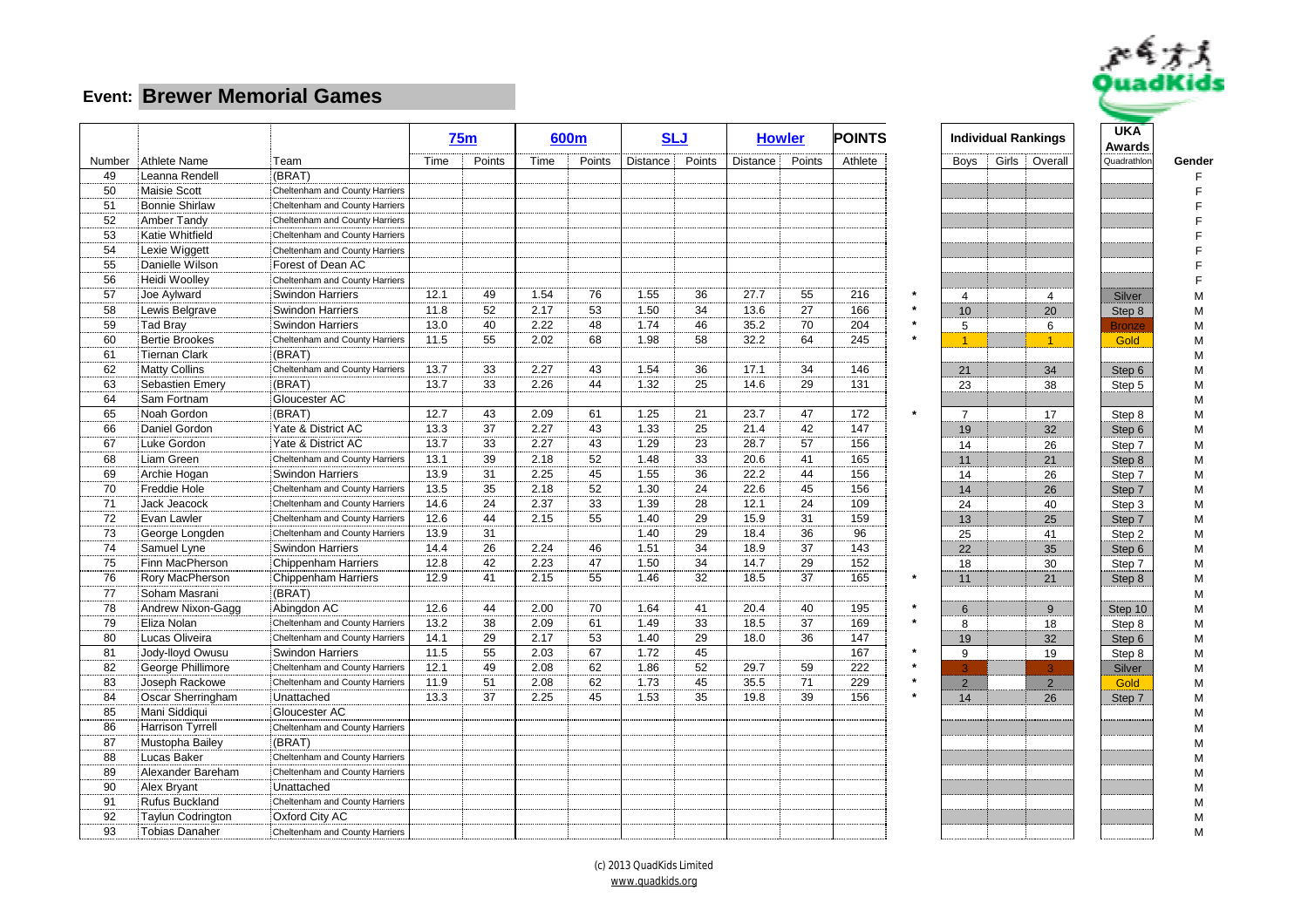

|    |                      |                                |      | '5m    |      | 600m   |                 |        |                 | <b>Howler</b> | <b>POINTS</b> |      |       | Individual Rankings | <b>UKA</b><br>Awards |        |
|----|----------------------|--------------------------------|------|--------|------|--------|-----------------|--------|-----------------|---------------|---------------|------|-------|---------------------|----------------------|--------|
|    | Number Athlete Name  | 'Team                          | Time | Points | Time | Points | <b>Distance</b> | Points | <b>Distance</b> | Points        | Athlete       | Boys | Girls | Overall             | Quadrathlon          | Gender |
| 94 | Caleb Green          | Cheltenham and County Harriers |      |        |      |        |                 |        |                 |               |               |      |       |                     |                      | м      |
| 95 | <b>Austin Harris</b> | Cheltenham and County Harriers |      |        |      |        |                 |        |                 |               |               |      |       |                     |                      | м      |
| 96 | Jayden Hendricks     | (BRAT)                         |      |        |      |        |                 |        |                 |               |               |      |       |                     |                      |        |

|     | dividual Rankings | <b>UKA</b><br>Awards |  |
|-----|-------------------|----------------------|--|
| oys | Girls Overall     | Quadrathlon          |  |
|     |                   |                      |  |
|     |                   |                      |  |
|     |                   |                      |  |

(c) 2013 QuadKids Limited [www.quadkids.org](http://www.quadkids.org)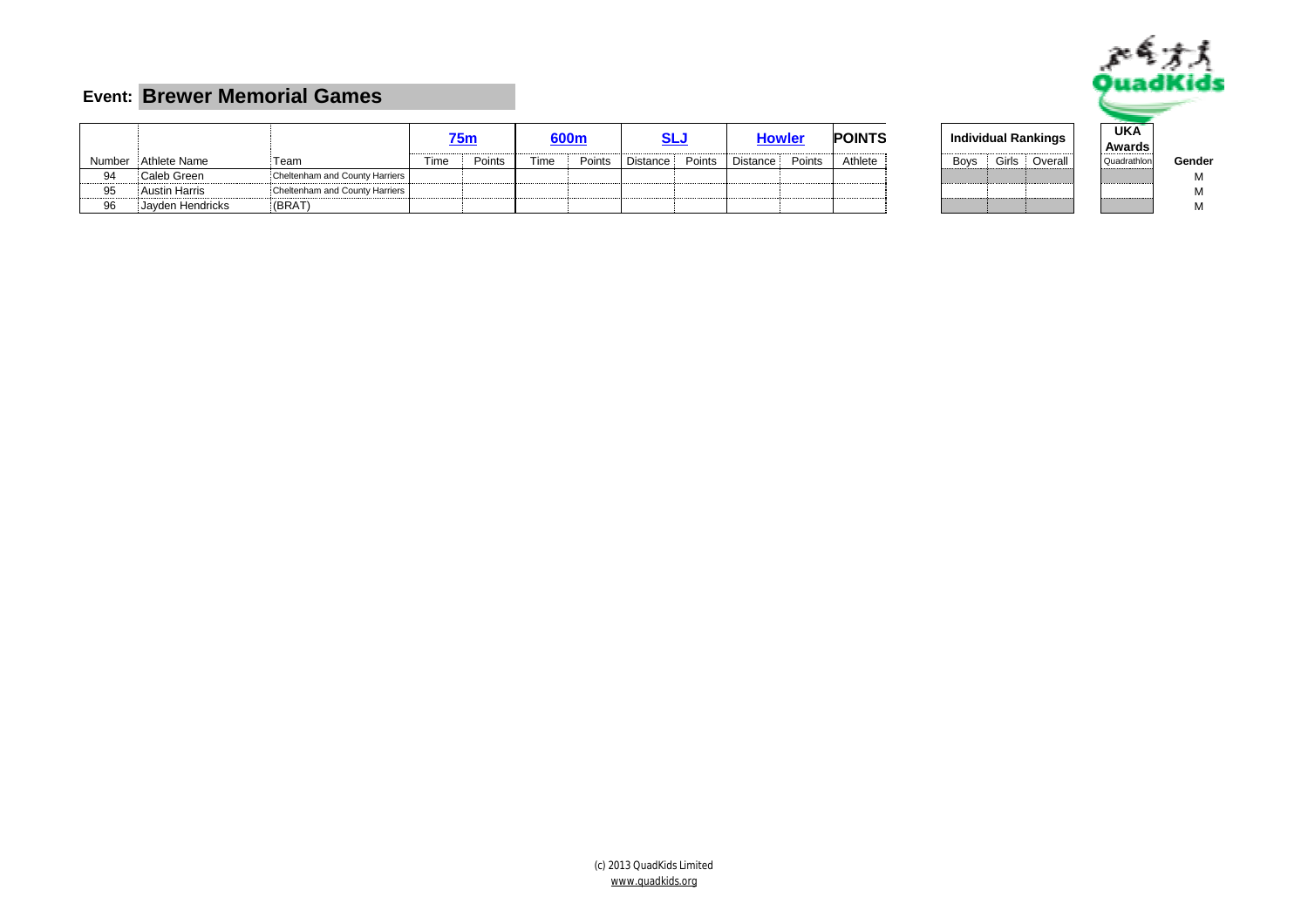

|                |                                              |                                |      | <b>100m</b> |      | 800m   |            | Long Jump |           | <b>Howler</b> | <b>POINTS</b> |      |                 | <b>Individual Rankings</b> | <b>UKA</b><br>Awards |        |
|----------------|----------------------------------------------|--------------------------------|------|-------------|------|--------|------------|-----------|-----------|---------------|---------------|------|-----------------|----------------------------|----------------------|--------|
|                | Number Athlete Name                          | Team                           | Time | Points      | Time | Points | Distance ! | Points    | Distance: | Points        | Athlete       | Boys |                 | Girls Overall              | Quadrathlor          | Gender |
| $\mathbf 1$    | <b>Hiba Bailev</b>                           | (BRAT)                         |      |             |      |        |            |           |           |               |               |      |                 |                            |                      | F      |
| $\overline{2}$ | Loretta Chowdhury Barrat Bristol and West AC |                                |      |             |      |        |            |           |           |               |               |      |                 |                            |                      | F      |
| 3              | <b>Tresaray Codrington</b>                   | Oxford City AC                 |      |             |      |        |            |           |           |               |               |      |                 |                            |                      |        |
| $\overline{4}$ | Paige Dacis                                  | (BRAT)                         |      |             |      |        |            |           |           |               |               |      |                 |                            |                      |        |
| 5              | Evie Frans                                   | Young Athletes Club            |      |             |      |        |            |           |           |               |               |      |                 |                            |                      |        |
| 6              | Sophie Gaskell                               | Cheltenham and County Harriers |      |             |      |        |            |           |           |               |               |      |                 |                            |                      |        |
| $\overline{7}$ | Jessica George                               | Cheltenham and County Harriers |      |             |      |        |            |           |           |               |               |      |                 |                            |                      |        |
| 8              | Charissa Griffiths-Clack                     | Swindon Harriers               |      |             |      |        |            |           |           |               |               |      |                 |                            |                      |        |
| 9              | Kimberley Hodgkinson                         | Cheltenham and County Harriers |      |             |      |        |            |           |           |               |               |      |                 |                            |                      |        |
| 10             | Florence Lloyd                               | Cheltenham and County Harriers |      |             |      |        |            |           |           |               |               |      |                 |                            |                      |        |
| 11             | Kiki Price                                   | Cheltenham and County Harriers |      |             |      |        |            |           |           |               |               |      |                 |                            |                      |        |
| 12             | Lowri Prosser                                | <b>Swindon Harriers</b>        |      |             |      |        |            |           |           |               |               |      |                 |                            |                      |        |
| 13             | Farrah Radclifee                             | Gloucester AC                  |      |             |      |        |            |           |           |               |               |      |                 |                            |                      |        |
| 14             | Amy Saunders                                 | Stroud & District AC           |      |             |      |        |            |           |           |               |               |      |                 |                            |                      |        |
| 15             | Freya Somerville                             | (BRAT)                         |      |             |      |        |            |           |           |               |               |      |                 |                            |                      |        |
| 16             | Amber Stevens                                | (BRAT)                         |      |             |      |        |            |           |           |               |               |      |                 |                            |                      |        |
| 17             | Ezri Sunter                                  | Gloucester AC                  |      |             |      |        |            |           |           |               |               |      |                 |                            |                      |        |
| 18             | Ava Timlin-Allen                             | <b>Swindon Harriers</b>        |      |             |      |        |            |           |           |               |               |      |                 |                            |                      |        |
| 19             | Pippa Wall                                   | <b>Swindon Harriers</b>        |      |             |      |        |            |           |           |               |               |      |                 |                            |                      |        |
| 20             | Jennifer Watson                              | Gloucester AC                  |      |             |      |        |            |           |           |               |               |      |                 |                            |                      |        |
| 21             | Ivy Wightman                                 | Cheltenham and County Harriers |      |             |      |        |            |           |           |               |               |      |                 |                            |                      |        |
| 22             | Navya Wilkins                                | Yate & District AC             |      |             |      |        |            |           |           |               |               |      |                 |                            |                      |        |
| 23             | Orla Woodman                                 | (BRAT)                         |      |             |      |        |            |           |           |               |               |      |                 |                            |                      |        |
| 24             | Megan Amey                                   | Cheltenham and County Harriers | 14.4 | 61          | 2.48 | 72     | 4.07       | 51        | 21.2      | 35            | 219           |      | $\overline{2}$  | 6                          |                      |        |
| 25             | Rosie Atkins                                 | Cheltenham and County Harriers | 16.2 | 43          | 2.53 | 67     | 2.94       | 28        | 21.2      | 35            | 173           |      | 13              | 24                         |                      |        |
| 26             | Olivia Avery                                 | Cheltenham and County Harriers | 15.6 | 49          | 2.34 | 86     | 2.77       | 25        | 16.7      | 27            | 187           |      | 8               | 17                         |                      |        |
| 27             | Evie Avery                                   | Cheltenham and County Harriers | 14.9 | 56          | 2.35 | 85     | 3.15       | 33        | 25.2      | 41            | 215           |      | 3               | $\overline{7}$             |                      |        |
| 28             | Noor Bailey                                  | (BRAT)                         | 16.2 | 43          | 3.02 | 58     | 3.48       | 39        | 21.8      | 36            | 176           |      | 11              | 21                         |                      |        |
| 29             | <b>Kitty Buckland</b>                        | Cheltenham and County Harriers | 14.7 | 58          |      |        | 3.16       | 33        |           |               | 91            |      | 28              | 49                         |                      |        |
| 30             | Amari Cambridge                              | Gloucester AC                  | 14.2 | 63          | 2.57 | 63     | 4.10       | 52        | 17.1      | 28            | 206           |      | $\overline{4}$  | 11                         |                      |        |
| 31             | Mairi Carver Brown                           | <b>Bristol and West AC</b>     | 15.4 | 51          | 2.43 | 77     | 2.84       | 26        | 15.6      | 25            | 179           |      | 10              | 20                         |                      |        |
| 32             | Amira Chowdury Barratt                       | Bristol and West AC            | 15.1 | 54          | 2.48 | 72     | 3.73       | 44        | 16.3      | 27            | 197           |      | $5\overline{)}$ | 12                         |                      |        |
| 33             | Zara Collins                                 | Cheltenham and County Ha       | 15.0 | 55          | 2.59 | 61     | 3.63       | 42        | 24.0      | 39            | 197           |      | 5               | 12                         |                      |        |
| 34             | Lottie Cook                                  | Cheltenham and County Harriers | 14.9 | 56          | 3.01 | 59     | 3.37       | 37        | 20.1      | 33            | 185           |      | 9               | 18                         |                      |        |
| 35             | <b>Scarlett Eagland</b>                      | Cheltenham and County Harriers | 16.2 | 43          | 2.47 | 73     | 2.39       | 17        | 11.9      | 19            | 152           |      | 19              | 32                         |                      |        |
| 36             | Amira Emery                                  | (BRAT)                         | 16.7 | 38          | 2.49 | 71     | 2.76       | 25        | 15.7      | 26            | 160           |      | 17              | 29                         |                      |        |
| 37             | Delilah Ford                                 | Cheltenham and County Harriers | 16.6 | 39          |      |        | 3.27       | 35        | 21.5      | 35            | 109           |      | 27              | 47                         |                      |        |
| 38             | <b>Bella Friel</b>                           | Cheltenham and County Harriers |      |             |      |        |            |           |           |               |               |      |                 |                            |                      |        |
| 39             | <b>Isla Harvey</b>                           | Cheltenham and County Harriers | 16.6 | 39          | 3.04 | 56     | 2.32       | 16        | 14.0      | 23            | 134           |      | 25              | 41                         |                      |        |
| 40             | Martha Herringshaw                           | North Somerset AC              | 13.6 | 69          | 2.53 | 67     | 4.07       | 51        | 24.8      | 41            | 228           |      |                 | $\overline{4}$             |                      |        |
| 41             | Daisy Hopcraft                               | Cheltenham and County Harriers | 14.7 | 58          |      |        | 2.90       | 28        | 14.8      | 24            | 110           |      | 26              | 46                         |                      |        |
| 42             | Amelie Livesey                               | Oxford City AC                 | 14.7 | 58          | 2.48 | 72     | 3.46       | 39        | 14.9      | 24            | 193           |      | $\overline{7}$  | 15                         |                      |        |
| 43             | Tiana Odugbesan                              | <b>Cardiff Archers</b>         | 14.2 | 63          | 3.04 | 56     |            |           | 27.9      | 46            | 165           |      | 15              | 27                         |                      |        |
| 44             | Alice Osborne                                | Cheltenham and County Harriers | 16.7 | 38          | 3.05 | 55     | 2.98       | 29        | 09.7      | 16            | 138           |      | 22              | 38                         |                      |        |
| 45             | Olivia Pachula                               | Gloucester AC                  |      |             |      |        |            |           |           |               |               |      |                 |                            |                      |        |
| 46             | Zoe Partridge                                | Unattached                     | 16.9 | 36          | 3.12 | 48     | 3.30       | 36        | 17.6      | 29            | 149           |      | 20              | 34                         |                      | F      |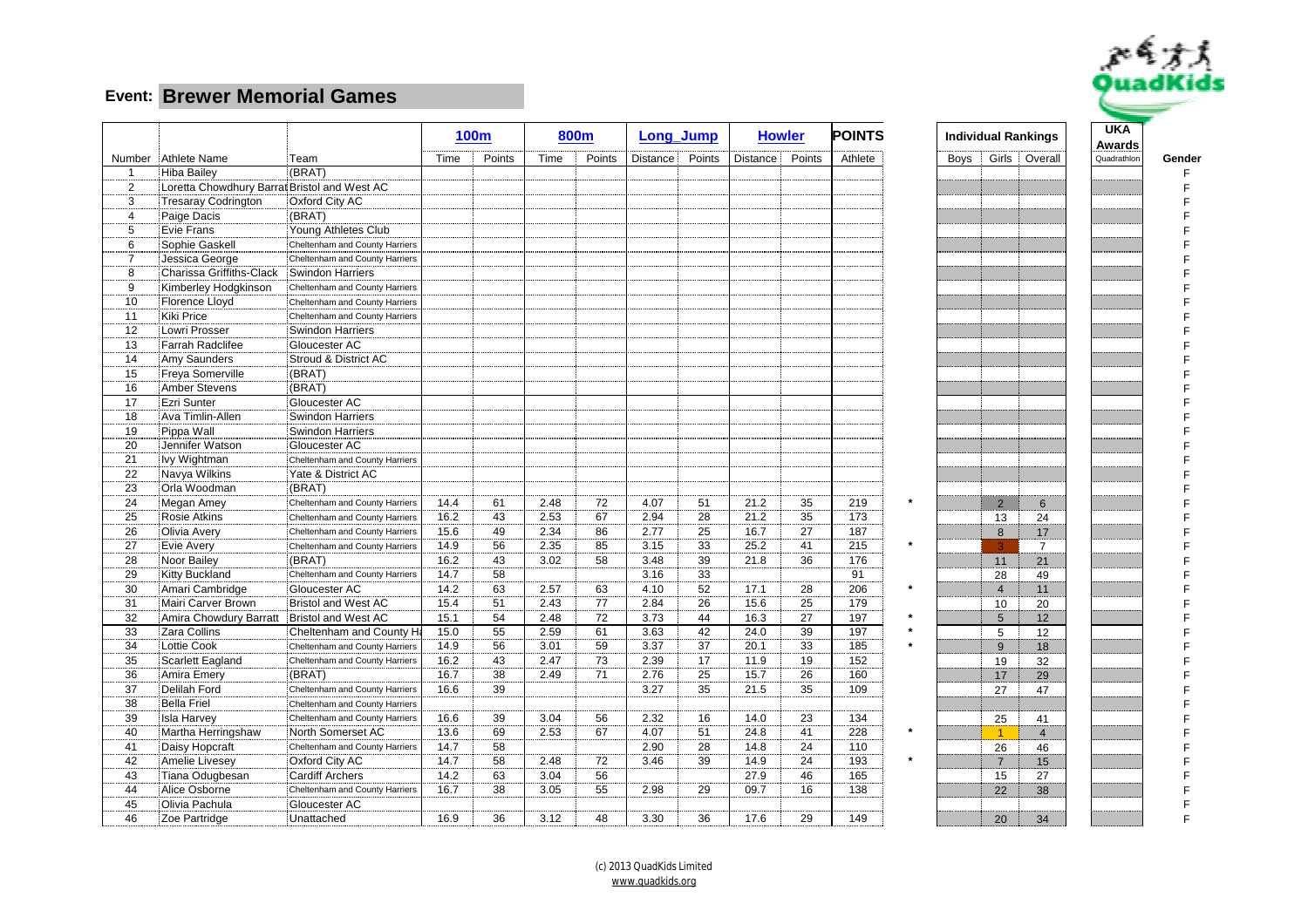

|    |                     |                     |      | <b>100m</b> |      | 800m   |                 | Long Jump | Howlei          |        | <b>POINTS</b> |      |            | Individual Rankings | <b>UKA</b><br>Awards                 |      |
|----|---------------------|---------------------|------|-------------|------|--------|-----------------|-----------|-----------------|--------|---------------|------|------------|---------------------|--------------------------------------|------|
|    | Number Athlete Name | Team                | Time | Points      | Time | Points | <b>Distance</b> | Points    | <b>Distance</b> | Points | Athlete       | Boys | Girls      | Overall             | Quadrathlon                          | Gend |
| 47 | Sophie Phelps       | Chippenham Harriers | 16.0 |             | 2.58 | 62     | 2.55            | $\sim$    | 18.0            | 29     | 157<br>.      |      | 18         |                     | <b>A 1000 00000 00000 0000000000</b> |      |
| 48 | Millie Pope         | Bristol and West AC | 15.4 |             | 2.47 |        | 3.07            | $\sim$    | 122<br>12.Z     | 20     | 175           |      | $\sqrt{2}$ | $\Omega$            |                                      |      |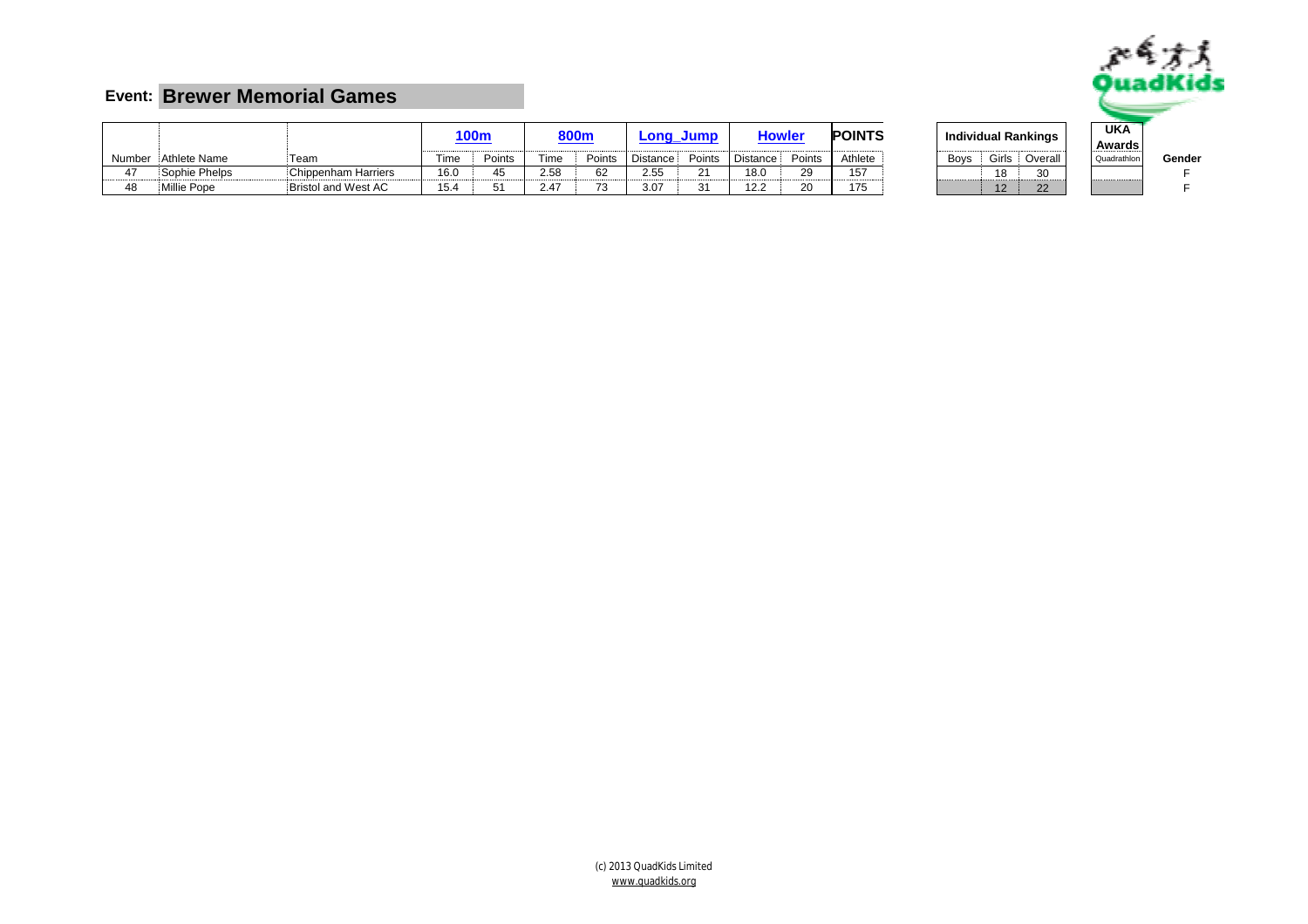

|    |                       |                                |      | <b>100m</b> |      | 800m   |          | Long_Jump |          | <b>Howler</b> | <b>POINTS</b> |             | <b>Individual Rankings</b> | <b>UKA</b><br>Awards |             |
|----|-----------------------|--------------------------------|------|-------------|------|--------|----------|-----------|----------|---------------|---------------|-------------|----------------------------|----------------------|-------------|
|    | Number Athlete Name   | Team                           | Time | Points      | Time | Points | Distance | Points    | Distance | Points        | Athlete       | <b>Boys</b> | Girls<br>Overall           | Quadrathlon          | Gender      |
| 49 | Leanna Rendell        | (BRAT)                         | 16.6 | 39          | 3.16 | 44     | 3.27     | 35        | 27.4     | 45            | 163           |             | 16<br>28                   |                      |             |
| 50 | Maisie Scott          | Cheltenham and County Harriers | 17.4 | 31          | 3.03 | 57     | 2.87     | 27        | 14.1     | 23            | 138           |             | 22<br>38                   |                      | $\mathsf F$ |
| 51 | <b>Bonnie Shirlaw</b> | Cheltenham and County Harriers | 16.2 | 43          | 3.01 | 59     | 2.29     | 15        | 19.3     | 32            | 149           |             | 20<br>34                   |                      |             |
| 52 | Amber Tandy           | Cheltenham and County Harriers |      |             |      |        |          |           |          |               |               |             |                            |                      |             |
| 53 | Katie Whitfield       | Cheltenham and County Harriers | 16.7 | 38          |      |        | 1.92     | 10        | 12.9     | 21            | 69            |             | 29<br>50                   |                      |             |
| 54 | Lexie Wiggett         | Cheltenham and County Harriers | 15.1 | 54          |      |        | 3.75     | 45        | 23.9     | 39            | 138           |             | 22<br>38                   |                      |             |
| 55 | Danielle Wilson       | Forest of Dean AC              | 16.8 | 37          | 2.58 | 62     | 3.16     | 33        | 21.2     | 35            | 167           |             | 25<br>14                   |                      |             |
| 56 | <b>Heidi Woolley</b>  | Cheltenham and County Harriers |      |             |      |        |          |           |          |               |               |             |                            |                      |             |
| 57 | Joe Aylward           | <b>Swindon Harriers</b>        |      |             |      |        |          |           |          |               |               |             |                            |                      | M           |
| 58 | Lewis Belgrave        | <b>Swindon Harriers</b>        |      |             |      |        |          |           |          |               |               |             |                            |                      | M           |
| 59 | <b>Tad Bray</b>       | <b>Swindon Harriers</b>        |      |             |      |        |          |           |          |               |               |             |                            |                      | M           |
| 60 | <b>Bertie Brookes</b> | Cheltenham and County Harriers |      |             |      |        |          |           |          |               |               |             |                            |                      | M           |
| 61 | Tiernan Clark         | (BRAT)                         |      |             |      |        |          |           |          |               |               |             |                            |                      |             |
| 62 | <b>Matty Collins</b>  | Cheltenham and County Harriers |      |             |      |        |          |           |          |               |               |             |                            |                      | М           |
| 63 | Sebastien Emery       | (BRAT)                         |      |             |      |        |          |           |          |               |               |             |                            |                      | M           |
| 64 | Sam Fortnam           | Gloucester AC                  |      |             |      |        |          |           |          |               |               |             |                            |                      | M           |
| 65 | Noah Gordon           | (BRAT)                         |      |             |      |        |          |           |          |               |               |             |                            |                      | M           |
| 66 | Daniel Gordon         | Yate & District AC             |      |             |      |        |          |           |          |               |               |             |                            |                      | М           |
| 67 | Luke Gordon           | Yate & District AC             |      |             |      |        |          |           |          |               |               |             |                            |                      | М           |
| 68 | Liam Green            | Cheltenham and County Harriers |      |             |      |        |          |           |          |               |               |             |                            |                      | M           |
| 69 | Archie Hogan          | <b>Swindon Harriers</b>        |      |             |      |        |          |           |          |               |               |             |                            |                      | M           |
| 70 | Freddie Hole          | Cheltenham and County Harriers |      |             |      |        |          |           |          |               |               |             |                            |                      | M           |
| 71 | Jack Jeacock          | Cheltenham and County Harriers |      |             |      |        |          |           |          |               |               |             |                            |                      | M           |
| 72 | Evan Lawler           | Cheltenham and County Harriers |      |             |      |        |          |           |          |               |               |             |                            |                      | М           |
| 73 | George Longden        | Cheltenham and County Harriers |      |             |      |        |          |           |          |               |               |             |                            |                      | M           |
| 74 | Samuel Lyne           | <b>Swindon Harriers</b>        |      |             |      |        |          |           |          |               |               |             |                            |                      | M           |
| 75 | Finn MacPherson       | Chippenham Harriers            |      |             |      |        |          |           |          |               |               |             |                            |                      | M           |
| 76 | Rory MacPherson       | Chippenham Harriers            |      |             |      |        |          |           |          |               |               |             |                            |                      | M           |
| 77 | Soham Masrani         | (BRAT)                         |      |             |      |        |          |           |          |               |               |             |                            |                      | M           |
| 78 | Andrew Nixon-Gagg     | Abingdon AC                    |      |             |      |        |          |           |          |               |               |             |                            |                      |             |
| 79 | Eliza Nolan           | Cheltenham and County Harriers |      |             |      |        |          |           |          |               |               |             |                            |                      | M           |
| 80 | Lucas Oliveira        | Cheltenham and County Harriers |      |             |      |        |          |           |          |               |               |             |                            |                      | M           |
| 81 | Jody-lloyd Owusu      | <b>Swindon Harriers</b>        |      |             |      |        |          |           |          |               |               |             |                            |                      | М           |
| 82 | George Phillimore     | Cheltenham and County Harriers |      |             |      |        |          |           |          |               |               |             |                            |                      | М           |
| 83 | Joseph Rackowe        | Cheltenham and County Harriers |      |             |      |        |          |           |          |               |               |             |                            |                      | M           |
| 84 | Oscar Sherringham     | Unattached                     |      |             |      |        |          |           |          |               |               |             |                            |                      | M           |
| 85 | Mani Siddiqui         | Gloucester AC                  |      |             |      |        |          |           |          |               |               |             |                            |                      | M           |
| 86 | Harrison Tyrrell      | Cheltenham and County Harriers |      |             |      |        |          |           |          |               |               |             |                            |                      | M           |
| 87 | Mustopha Bailey       | (BRAT)                         | 17.0 | 35          | 2.51 | 69     | 3.02     | 30        | 24.5     | 40            | 174           | 11          | 23                         |                      | M           |
| 88 | <b>Lucas Baker</b>    | Cheltenham and County Harriers | 16.4 | 41          | 3.03 | 57     | 2.09     | 11        | 22.0     | 36            | 145           | 15          | 36                         |                      | M           |
| 89 | Alexander Bareham     | Cheltenham and County Harriers | 15.0 | 55          | 3.12 | 48     | 3.08     | 31        | 13.7     | 22            | 156           | 13          | 31                         |                      | M           |
| 90 | Alex Bryant           | Unattached                     | 15.9 | 46          | 2.56 | 64     | 3.40     | 38        | 26.9     | 44            | 192           | 9           | 16                         |                      | M           |
| 91 | <b>Rufus Buckland</b> | Cheltenham and County Harriers | 16.2 | 43          | 2.57 | 63     | 3.02     | 30        | 18.8     | 31            | 167           | 12          | 25                         |                      | M           |
| 92 | Taylun Codrington     | Oxford City AC                 | 15.0 | 55          | 2.53 | 67     | 3.60     | 42        | 20.3     | 33            | 197           | 8           | 12                         |                      | М           |
| 93 | <b>Tobias Danaher</b> | Cheltenham and County Harriers | 16.3 | 42          | 3.15 | 45     | 2.31     | 16        | 15.7     | 26            | 129           | 19          | 44                         |                      | М           |
| 94 | Caleb Green           | Cheltenham and County Harriers | 13.7 | 68          | 2.37 | 83     | 4.40     | 58        | 33.0     | 54            | 263           |             | $\overline{A}$             |                      | M           |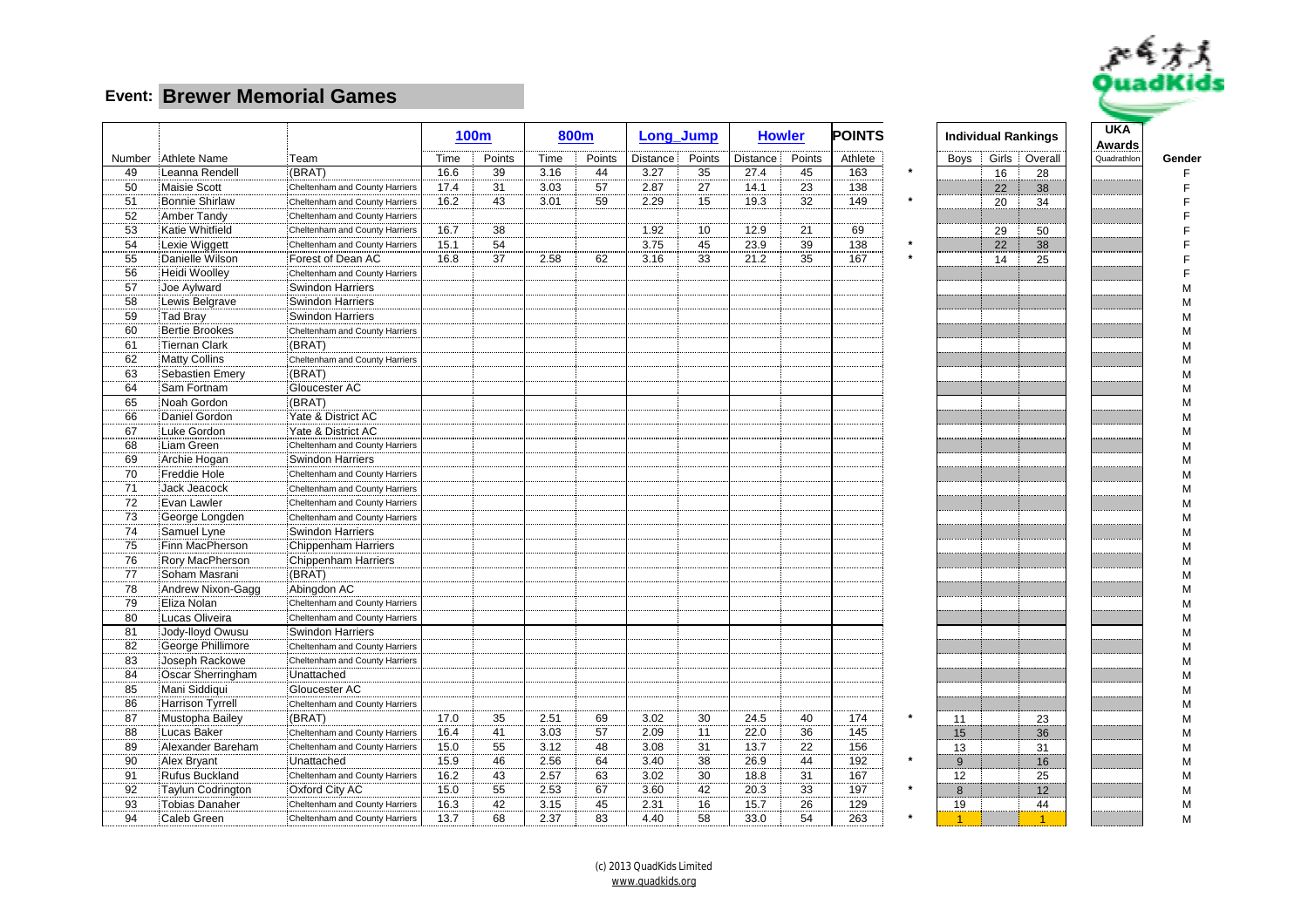

|        |                      |                                |             | <u>100m</u> |             | <b>800m</b> |                 | Long Jump | <b>Howle</b>          |                 | <b>POINTS</b> |             |       | <b>Individual Rankings</b> | UKA<br>Awards<br> |      |
|--------|----------------------|--------------------------------|-------------|-------------|-------------|-------------|-----------------|-----------|-----------------------|-----------------|---------------|-------------|-------|----------------------------|-------------------|------|
| Number | Athlete Name         | Team                           | <b>Time</b> | Points      | Гіmе        | Points      | <b>Distance</b> | Points    | <b>Distance</b>       | Points          | Athlete       | <b>Boys</b> | Girls | Overal                     | Quadrathlon       | Gend |
| 95     | <b>Austin Harris</b> | Cheltenham and County Harriers | 16.0        |             | ാറ<br>.ບ.ບບ |             | 2.66            |           | $\sim$ $\sim$<br>20.7 | $\Omega$<br>-د. | 132           | $\Delta$    |       | 4.,                        |                   |      |
| 96     | Javden Hendricks     | (BRAT)                         |             |             |             |             |                 |           |                       |                 |               |             |       |                            |                   |      |